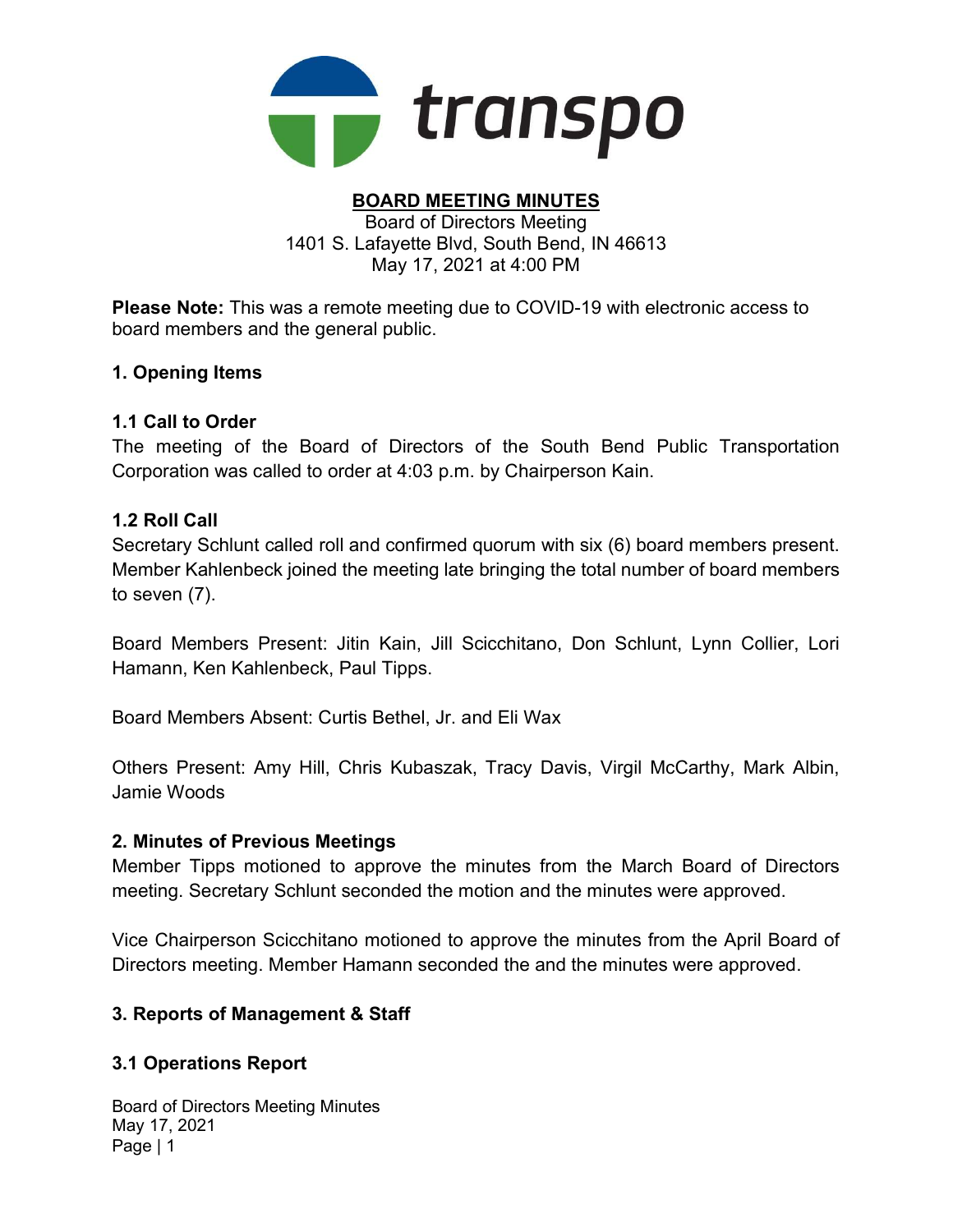General Manager Hill reviewed the April Operations Report noting that fixed route ridership is up 105.08% compared to April 2020. However, when compared to April 2019 (pre-COVID 19), ridership is down 37.38%, but continues to slowing improve. YTD ridership is down 27.08%

April 2021 Access ridership reflects an increase of 139.77% compared to April 2020. Compared to April 2019, ridership is down 44.41%. YTD is down 25.98%

The Safety Report showed zero (0) preventable accidents, zero non-preventable accidents and yard accidents in April 2021.

The Passenger Service Reports were reviewed noting 9 fixed route reports received with two (2) unsubstantiated, six (6) monitored for future action and one (1) resulted in discipline.

Member Tipps asked about the ridership per route breakdown noting that the 3A Portage was down 3.12% when ridership on the majority of other routes reflected a significant increase. General Manager Hill responded that there wasn't anything out of the ordinary to represent the small decrease. The 3A and 3B both serve the Portage Walmart and Meijer so there are sometimes minor fluctuations in ridership.

The full report was included in the board packet.

### 3.2 Finance Report

Controller Kubaszak reviewed the Finance Report noting that Passenger Revenue for April was only down \$648.21. However, it continues to be below the pre-COVID figures.

Member Hamann asked for clarification on the number of bus passes purchased by the City of South Bend and Controller Kubaszak confirmed an additional 175 adult 31-day passes were purchased for the month of April.

As a follow-up to the Finance Committee meeting, Controller Kubaszak noted the increase in Administrative Services was due to a Faegre Drinker invoice and payment to Aunalytics for a portion of the Office 365 Migration Project.

Member Tipps asked if there were any other large IT expenses. General Manager Hill confirmed the Office 365 project was the only major project at this time with a total cost around \$10-12,000. The upgrade is now subscription based so the monthly IT fees will increase accordingly. There is a firewall that needs replacing, but an upgrade quote has not been received yet.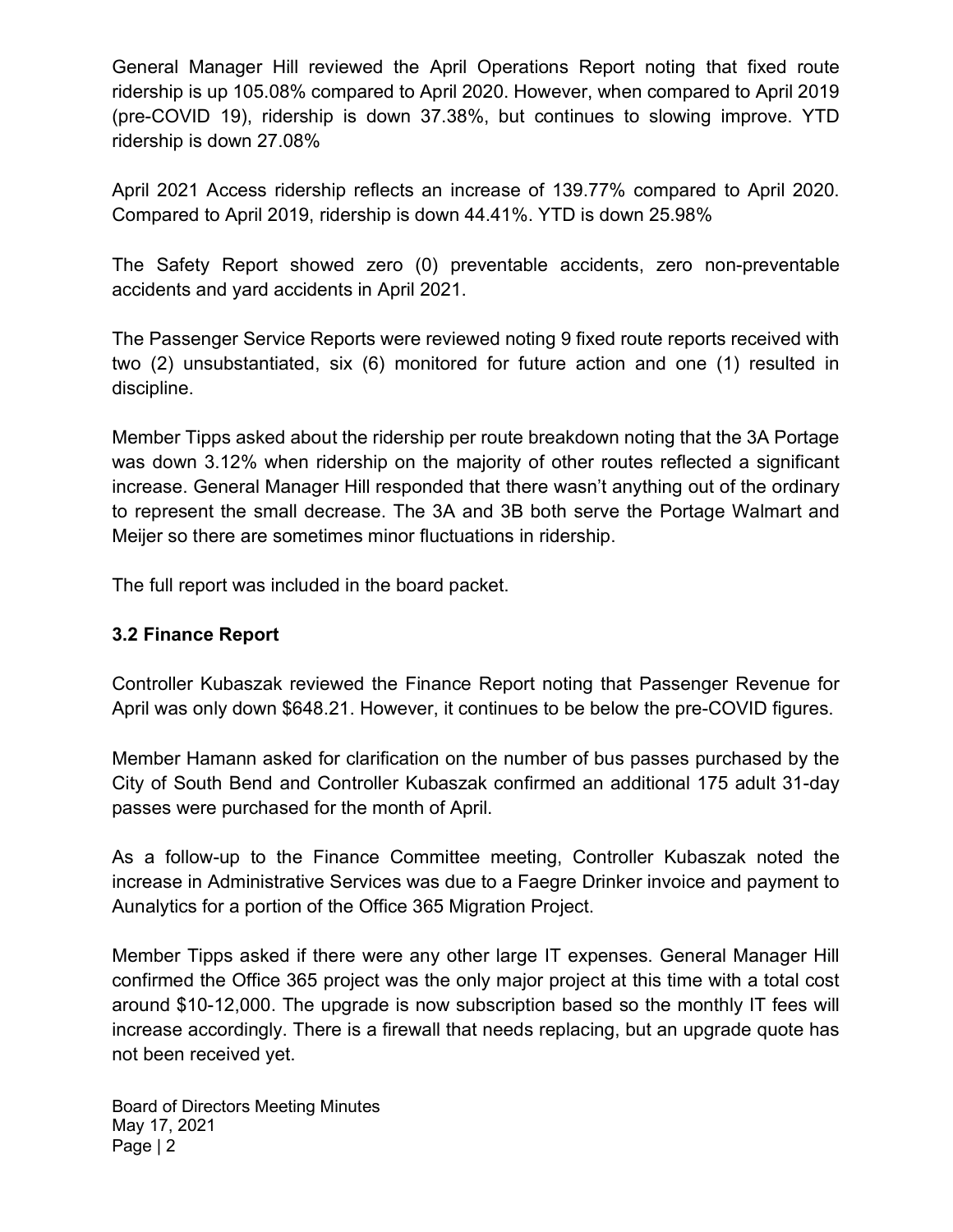The Cash Forecast remains positive and it was noted there will be significant changes to the open grants as the payments for the fixed route replacement vehicles are processed. Grant funds will cover 100% of the vehicle purchases.

The full report was included in the board packet.

## 3.3 Human Resource Report

Director Davis reviewed the report noting there was one (1) separation and one (1) new hire for March. Employment Open Houses were held last Wednesday and Saturday. Open positions include Part-Time Fixed Route Operator, Part-Time Access Operator, Operations Supervisor, Assistant Director of Maintenance and Administrative Coordinator.

The full report was included in the board packet.

# 3.4 Maintenance Report

Director McCarthy reviewed the Maintenance report noting there have been some slight adjustments in reporting to better align with the INDOT and NTD reporting. There were 43 preventative maintenance inspections completed. There were a total of 15 fixed route major bus changes (prevents the bus from safely moving) and 6 other bus changes (minor issues). There were a total of 25 fixed route service calls.

Member Tipps asked about the process for bus changes. Director McCarthy explained that when there is an issue, the operator contacts the street supervisor who coordinates a bus change with Maintenance. This could occur along a route or at one of the transfer centers. If the change is going to significantly impact service, a standby operator may be utilized to minimize disruption.

The full report was included in the board packet.

# 3.5 Marketing Report

Director Albin reviewed the Marketing report and highlighted the recent media coverage with WSBT and WNDU for the Employment Open Houses.

Board of Directors Meeting Minutes May 17, 2021 Page | 3 He also noted the K-12 Summer Travel Program will be starting June 1 and provides free travel to all K-12 students. Member Tipps asked about how long the program has been free. General Manager Hill explained the program was originally launched back in 2013 and offered a significant discount of \$30 for the entire summer. Ridership averaged around 5-6,000 per summer with the discounted rate. In 2018, it was decided to move to a free program to incentive ridership which increased dramatically with a record-setting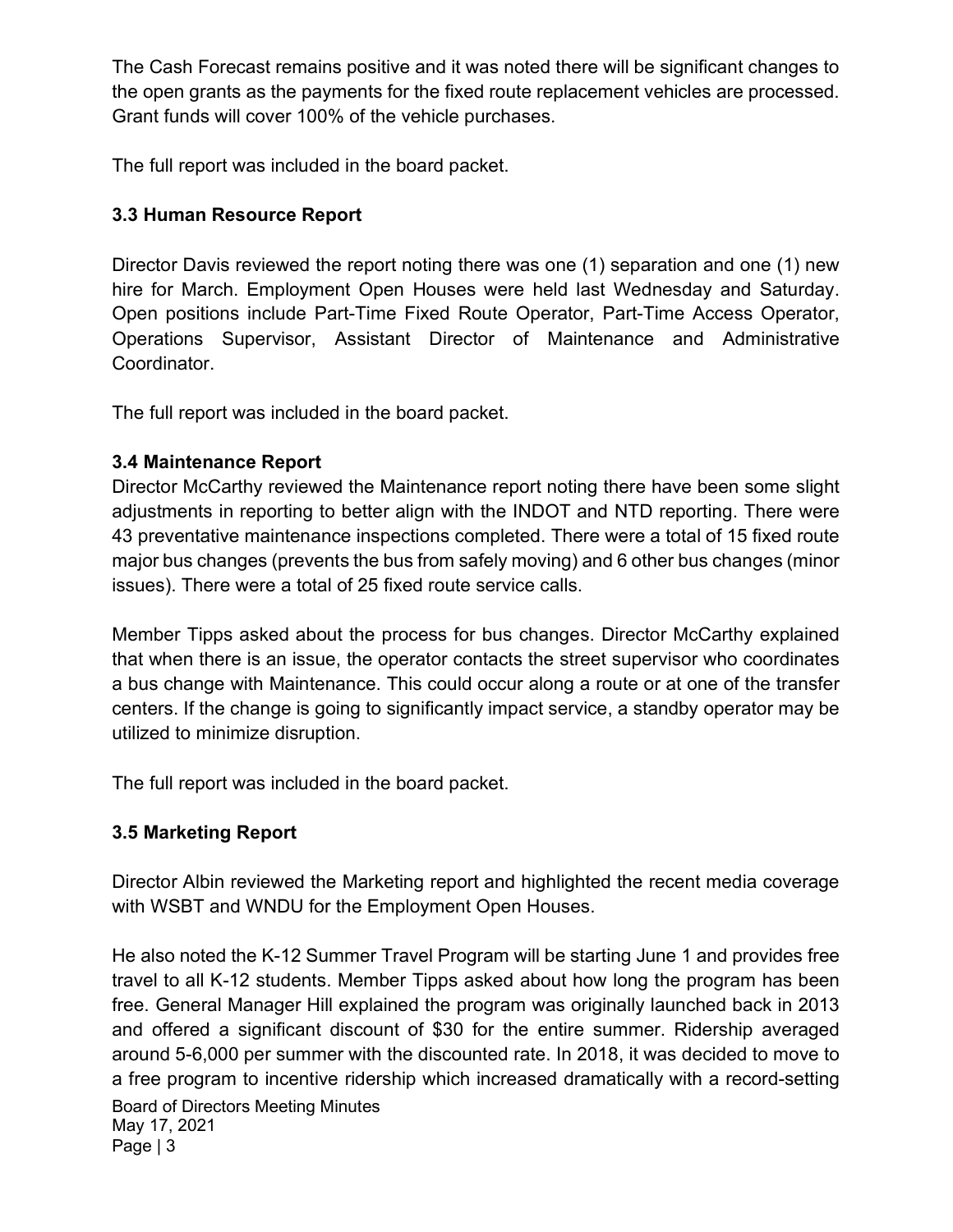31,000 rides in 2019. It was determined the increased ridership was worth the loss of \$3- 4,000 in discounted pass revenue. As the program moves forward, Transpo will be looking at creative options to incentivize ridership along with program sponsorship.

Director Albin noted the mobile ticketing option through Token Transit continues to grow each month.

The full report was included in the board packet.

## 3.6 Administrative Report

General Manager Hill reviewed the Administrative Report and explained the CDC and TSA issued a joint statement confirming the Federal mask mandate for public transportation remains in effect through September 13, 2021. As a result of the changes on the state and local level, this resulted in additional communication through signage, social media and passenger handouts.

She provided a funding update noting the American Rescue Plan funding split meeting with MACOG, NICTD and Niles will take place on Tuesday, March 18. Member Tipps asked that a follow-up email be sent out to board members following the meeting.

Vice Chairperson Scicchitano asked about the timing for the funding and General Manager Hill noted the ARP funding should be available shortly after the split is agreed and approved. The VW application is due June 1<sup>st</sup> and it is expected to be a relatively quick turnaround time for the award announcements. The FTA Low/No Emissions awards will be announced this summer.

General Manager Hill explained the implementation of the strategic plan is moving forward. The upgrade to Office 365 has been completed, the joint COA RFP with MACOG will be issued this week and Transpo anticipates conducting an all-employee meeting later this summer. The meeting will include agency updates, strategic plan overview and launch of the new organizational mission statement. Member Collier asked if a meeting date has been set yet and General Manager Hill responded it has not and will be dependent on COVID-19, but a late summer / early fall is anticipated. Information will be shared with the board and board members will be welcome to attend.

The full report was included in the board packet.

### 4.0 Introductions to Resolutions

### 4.1 RESOLUTION 10-2021

A RESOLUTION OF THE BOARD OF DIRECTORS OF THE SOUTH BEND PUBLIC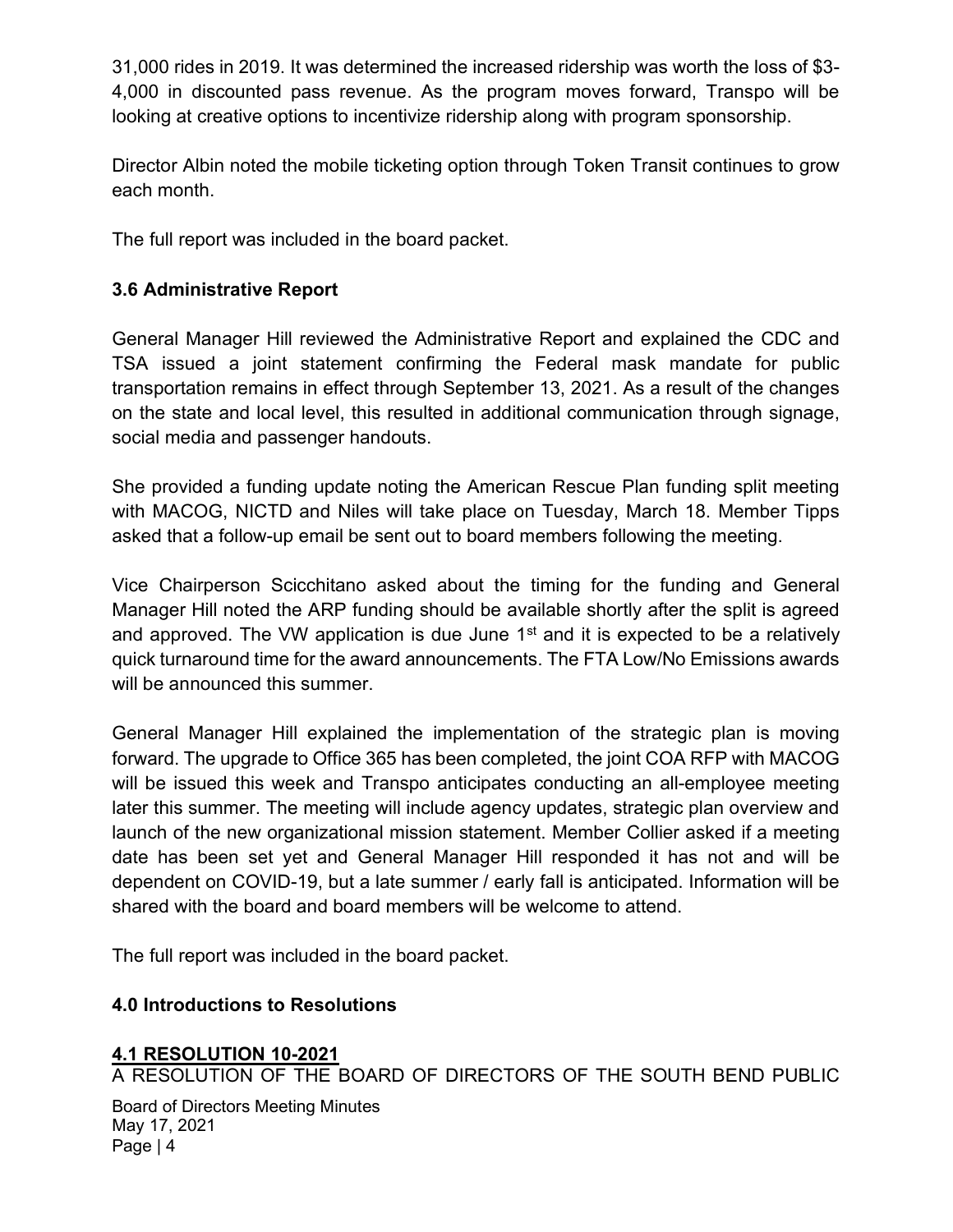TRANSPORTATION CORPORATION, SOUTH BEND, INDIANA APPROVING THE FINANCIAL TRANSACTIONS DURING THE MONTH OF MARCH WITHIN THE CORPORATION'S CAPITAL IMPROVEMENT FUND.

Staff Report: Investments and payments were made from the Capital Improvement Fund during the month of March 2021. The Corporation's share, which is required by the Federal government, totaled \$214,549.21.

Member Tipps motioned to approve the Resolution 10-2021. Secretary Schlunt seconded the motion. The motion passed 6-0.

#### 4.2 RESOLUTION 11-2021

A RESOLUTION OF THE BOARD OF DIRECTORS OF THE SOUTH BEND PUBLIC TRANSPORTATION CORPORATION, SOUTH BEND, INDIANA APPROVING THE FINANCIAL TRANSACTIONS INCURRED DURING THE PAST THIRTY-ONE DAYS OF MARCH WITHIN THE CORPORATION'S PAYROLL & TRANSPORTATION FUND.

Staff Report: There were a total of 91 checks issued March 1-31 for a total disbursement of \$349,283.31.

Member Tipps motioned to pass Resolution 11-2021. Secretary Schlunt seconded the motion. The motion passed 6-0.

#### 4.3 RESOLUTION 12-2021

A RESOLUTION OF THE BOARD OF DIRECTORS OF THE SOUTH BEND PUBLIC TRANSPORTATION CORPORATION, SOUTH BEND, INDIANA APPROVNIG THE TRANSFER OF BUS SHELTERS TO THE SOUTH BEND PUBLIC TRANSPORTATION **CORPORATION** 

Staff Report: The City of South Bend installed bus shelters in downtown and along the Lincolnway and Western Ave corridors. The City would like the ownership of the 14 shelters to be transferred to Transpo.

Member Collier asked how many shelters and General Manager Hill responded there were a total of 14 shelters from the City which will make approximately 25 owned by Transpo plus the shelters located at South Street Station and the Mishawaka Transfer Center. She asked if Transpo would be responsible for maintenance and General Manager Hill confirmed yes, but the plan is to work with the third-party advertising partner for the upkeep and maintenance.

Member Tipps motioned to approve Resolution 12-2021. Secretary Schlunt seconded the motion. Motion passed 5-0 (Chairperson Kain is employed by the City of South Bend and abstained from voting).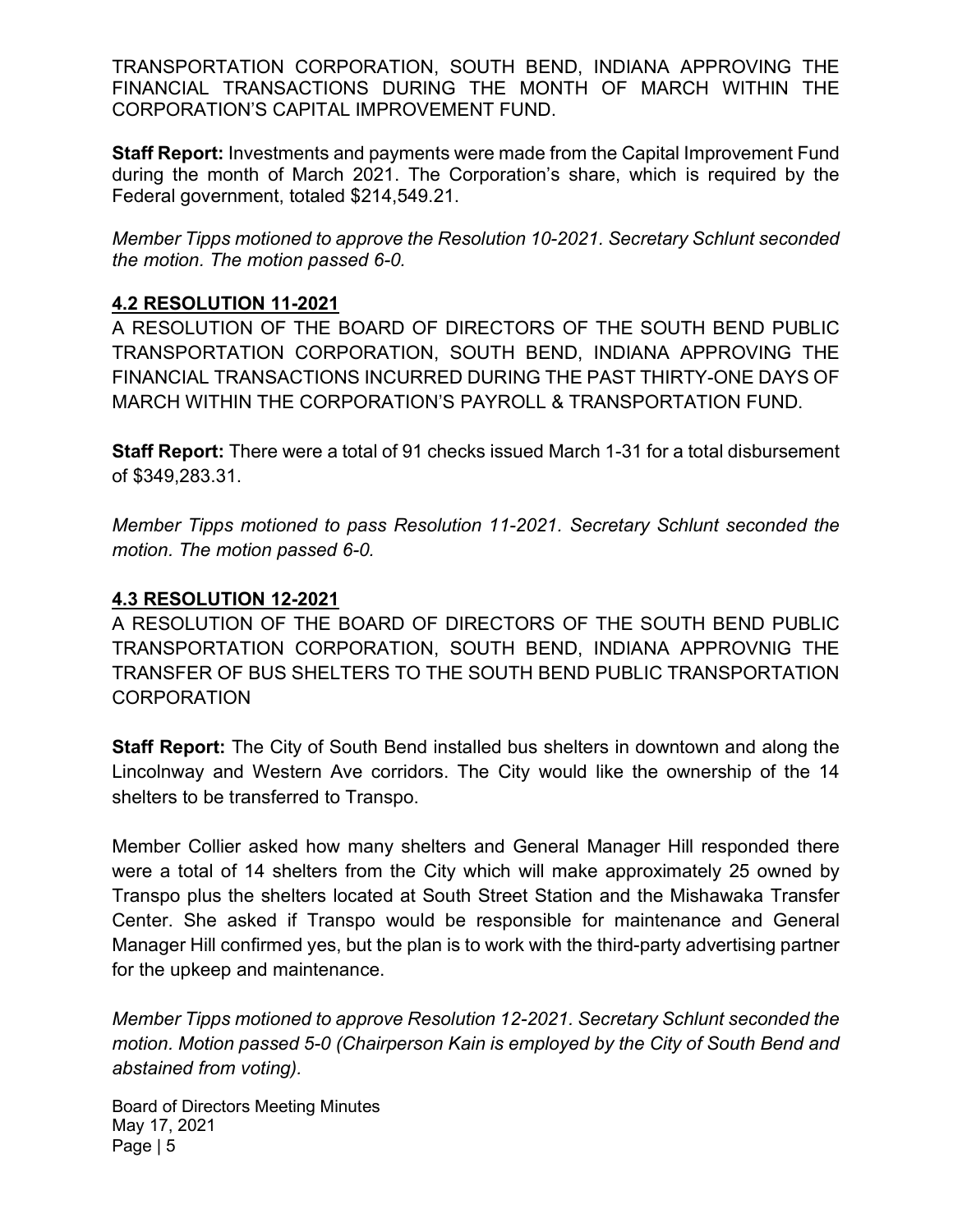### 4.4 RESOLUTION 13-2021

A RESOLUTION OF THE BOARD OF DIRECTORS OF THE SOUTH BEND PUBLIC TRANSPORTATION CORPORATION, SOUTH BEND, INDIANA APPROVNIG THE FINANCIAL TRANSACTIONS INCURRED DURING THE MONTH OF APRIL WITHIN THE CORPORATION'S CAPITAL IMPROVEMENT FUND

Staff Report: Investments and payments were made from the Capital Improvement Fund during the month of April 2021. The Corporation's share, which is required by the Federal Government, totaled \$87,925.31.

Member Tipps motioned to approve Resolution 13-2021. Secretary Schlunt seconded the motion. The motion passed 7-0.

## 4.5 RESOLUTION NO. 14-2021

A RESOLUTION OF THE BOARD OF DIRECTORS OF THE SOUTH BEND PUBLIC TRANSPORTATION CORPORATION, SOUTH BEND, INDIANA, APPROVING THE FINANCIAL TRANSACTIONS INCURRED DURING THE PART 30 DAYS OF APRIL WITHIN THE CORPORATION'S PAYROLL AND TRANSPORTATION FUNDS

Staff Report: There were a total of 121 checks issued April 1-30 for a total disbursement of \$707,809.76.

Member Tipps motioned to approve Resolution 14-2021. Secretary Schlunt seconded the motion. The motion passed 7-0.

### 4.6 RESOLUTION NO. 15-2021

A RESOLUTION OF THE BOARD OF DIRECTORS OF THE SOUTH BEND PUBLIC TRANSPORTATION CORPORATION, SOUTH BEND, INDIANA AUTHORIZING MANAGEMENT TO ENTER INTO A FIVE-YEAR CONTRACT FOR INSURANCE BROKERAGE SERVICES

Staff Report: The current contract expires December 31, 2021. An RFP was issued with five (5) responsive proposals received. The proposals were evaluated and interviews conducted with the top three. Staff recommends entering into a five-year contract with Gibson for Insurance Brokerage services.

Member Tipps motioned to approve Resolution 15-2021. Secretary Schlunt seconded the motion. The motion passed 7-0.

## 4.7 RESOLUTION NO. 16-2021

Board of Directors Meeting Minutes May 17, 2021 Page | 6 A RESOLUTION OF THE BOARD OF DIRECTORS OF THE SOUTH BEND PUBLIC TRANSPORTATION CORPORATION, SOUTH BEND, INDIANA AUTHORIZING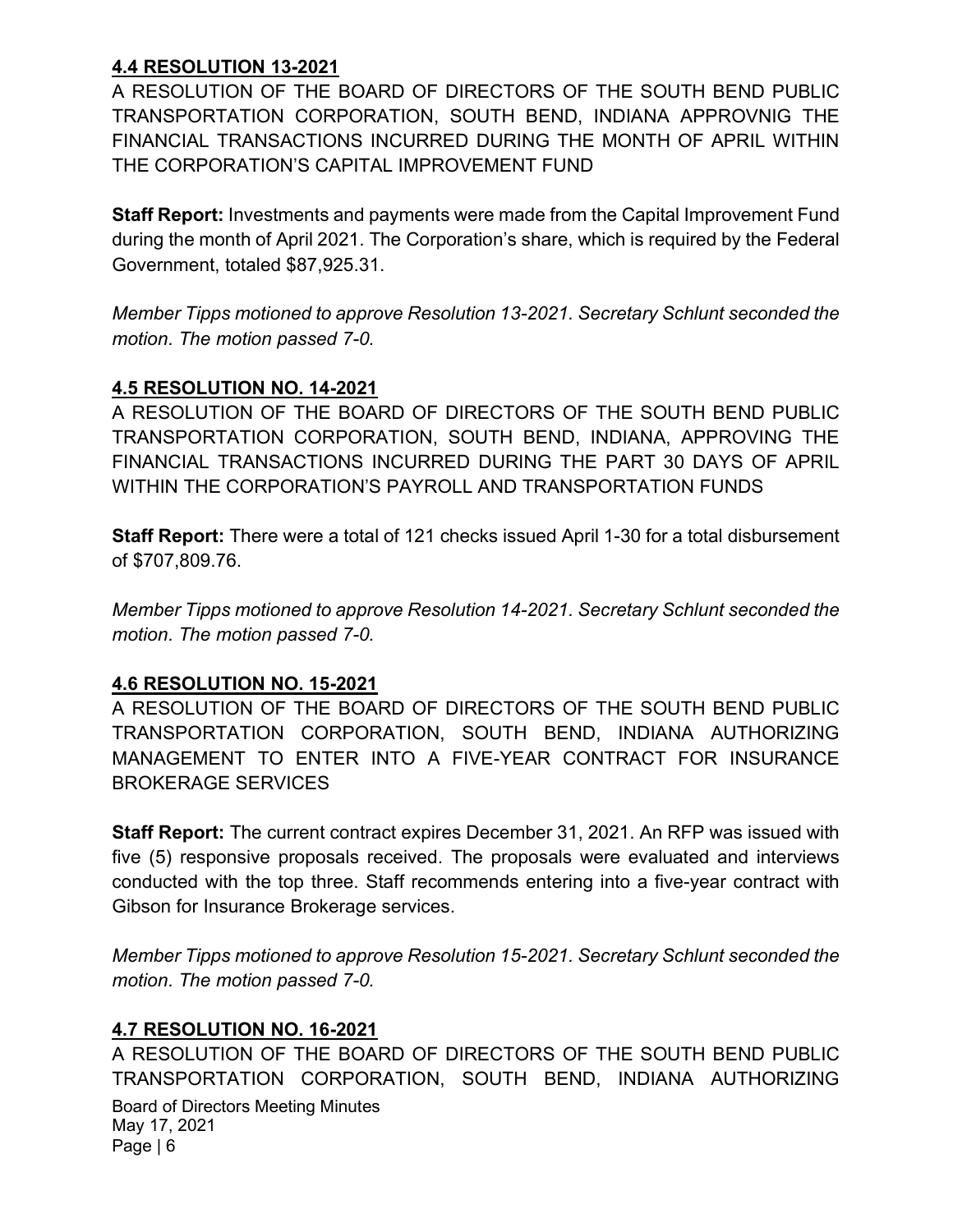MANAGEMENT TO ENTER INTO A THREE-YEAR CONTRACT FOR MAINTENANCE UNIFORMS

Staff Report: An RFP was issued for the rental of maintenance uniforms and floor mats. Three (3) responsive proposals were received. Staff recommends entering into a contract with Aramark Uniform Services for three years with two one-year options.

Chairperson Kain asked about pricing, quality of uniforms and service received. Director McCarthy responded that Aramark is the current provided and quality and service have been great. Aramark was the most competitively priced and lower than the current rates.

Member Tipps motioned to approve Resolution 16-2021. Secretary Schlunt seconded the motion. The motion passed 7-0.

#### 4.8 RESOLUTION NO. 17-2021

A RESOLUTION OF THE BOARD OF DIRECTORS OF THE SOUTH BEND PUBLIC TRANSPORTATION CORPORATION, SOUTH BEND, INDIANA AUTHORIZING MANAGEMENT TO ENTER INTO A CONTRACT WITH FORUM ARCHITECTS FOR THE CAMERA SYSTEM A&E

Staff Report: Transpo requested A&E services for the upcoming security camera system replacement to include all A&E services include RFP development and any required drawings. Staff recommends entering into a contract with Forum with a 20% local share and 80% federal funds.

Member Tipps asked why the A&E services were needed and Chairperson Kain asked about Forum's experience in relation to the project. Controller Kubaszak responded the services were needed to assist with the RFP development and the required engineering drawings. Forum was involved with the camera system at the main office and is familiar with the two other locations. General Manager Hill also noted the contract with Forum would include project management services and would oversee the project from RFP development through system implementation.

Member Tipps motioned to approve Resolution 17-2021. Secretary Schlunt seconded the motion. The motion passed 7-0.

### 4.9 RESOLUTION NO. 18-2021

A RESOLUTION OF THE BOARD OF DIRECTORS OF THE SOUTH BEND PUBLIC TRANSPORTATION CORPORATION, SOUTH BEND, INDIANA AUTHORIZING MANAGEMENT TO ENTER INTO AN MEMORANDUM OF UNDERSTANDING WITH THE MICHIANA AREA COUNCIL OF GOVERNMENTS (MACOG) FOR TRANSIT PLANNING SERVICES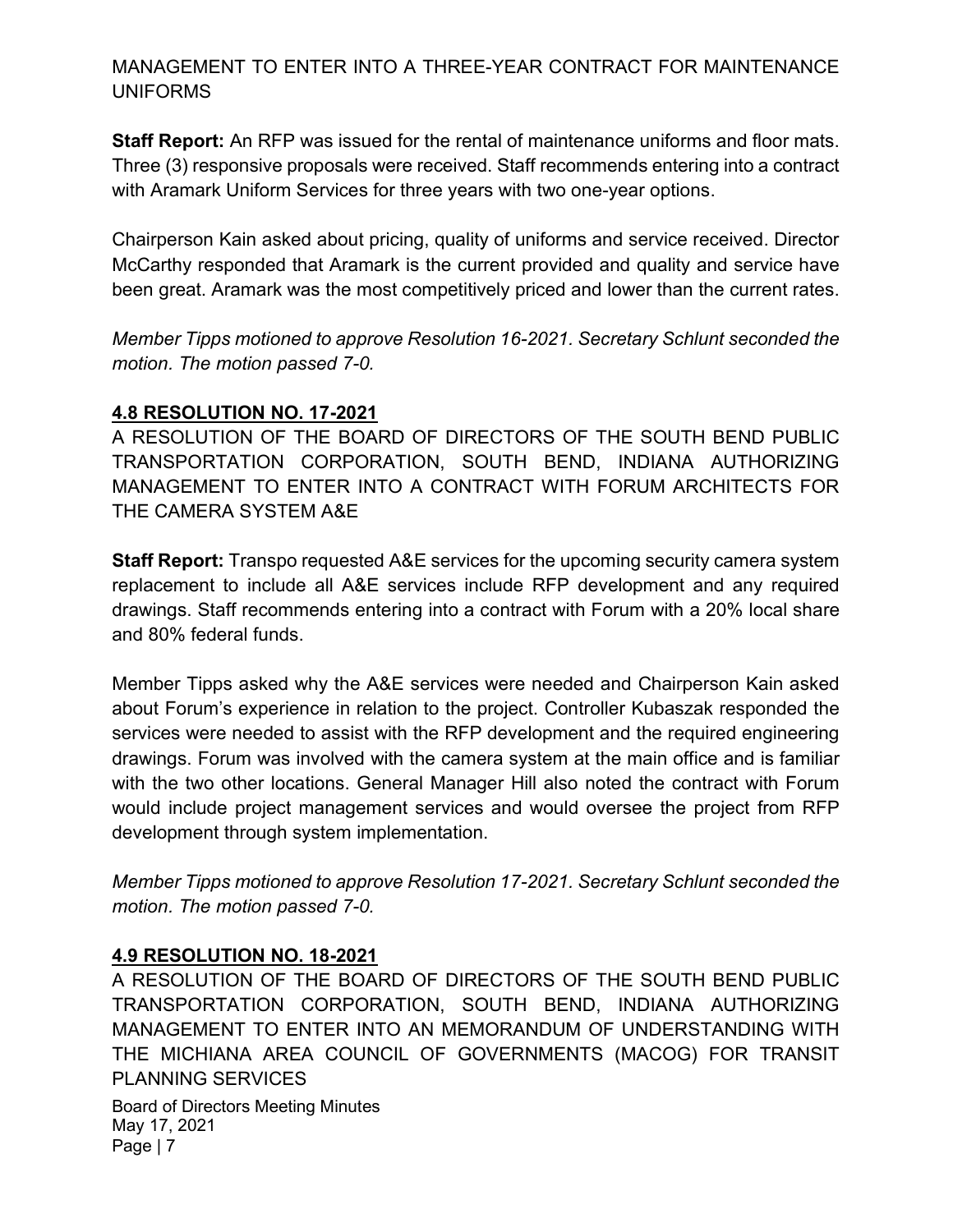Staff Report: Transpo and MACOG would like to formalize the relationship and expanded transit planning services. General Manager Hill explained that while MACOG has always assisted with transit planning projects, it was reactive and this expansion will allow Transpo to be proactive. This position will play a key role in the upcoming COA and other projects.

Member Tipps commented that this was discussed at the Finance Committee meeting and will have long-term benefits for the organization. Chairperson Kain and Vice Chairperson Scicchitano also explained this will provide expertise for additional data analysis along with short and long-term planning.

Member Collier asked who the person would be and it was noted, it would be a current MACOG staff member who would now focus solely on transit planning for Transpo and the Interurban Trolley with Transpo responsible for 40% of the costs.

Member Tipps motioned to approve Resolution 18-2021. Secretary Schlunt seconded the motion. The motion passed 7-0

### 5. Any Other Motions

5.1 Disposal of Fixed Assets

Staff Report: As a follow-up to the Finance Committee meeting, it was noted that the Maintenance Department as updating inventory and disposing of unneeded items. The items listed have exceeded their useful life and have been fully depreciated with no value remaining to Transpo.

General Manager Hill explained that some employees have expressed interest in the items so staff is request approval to dispose of the items which would potentially include a free raffle for employees or auctioned on Gov Deals. Member Tipps asked if there was any potential conflict of interest and General Counsel Woods explained he discussed with Controller Kubaszak and since there is no value to Transpo, there is no conflict of interest. Any items would be disposed in a fair and equitable manner.

Member Tipps motioned to approve the Disposal of Fixed Assets. Secretary Schlunt seconded the motion. The motion passed 7-0.

### 6. Chairperson's Report

Chairperson Kain asked the board members to provide feedback regarding the information that is presented at the board meetings and if there is any additional information members feel would be valuable.